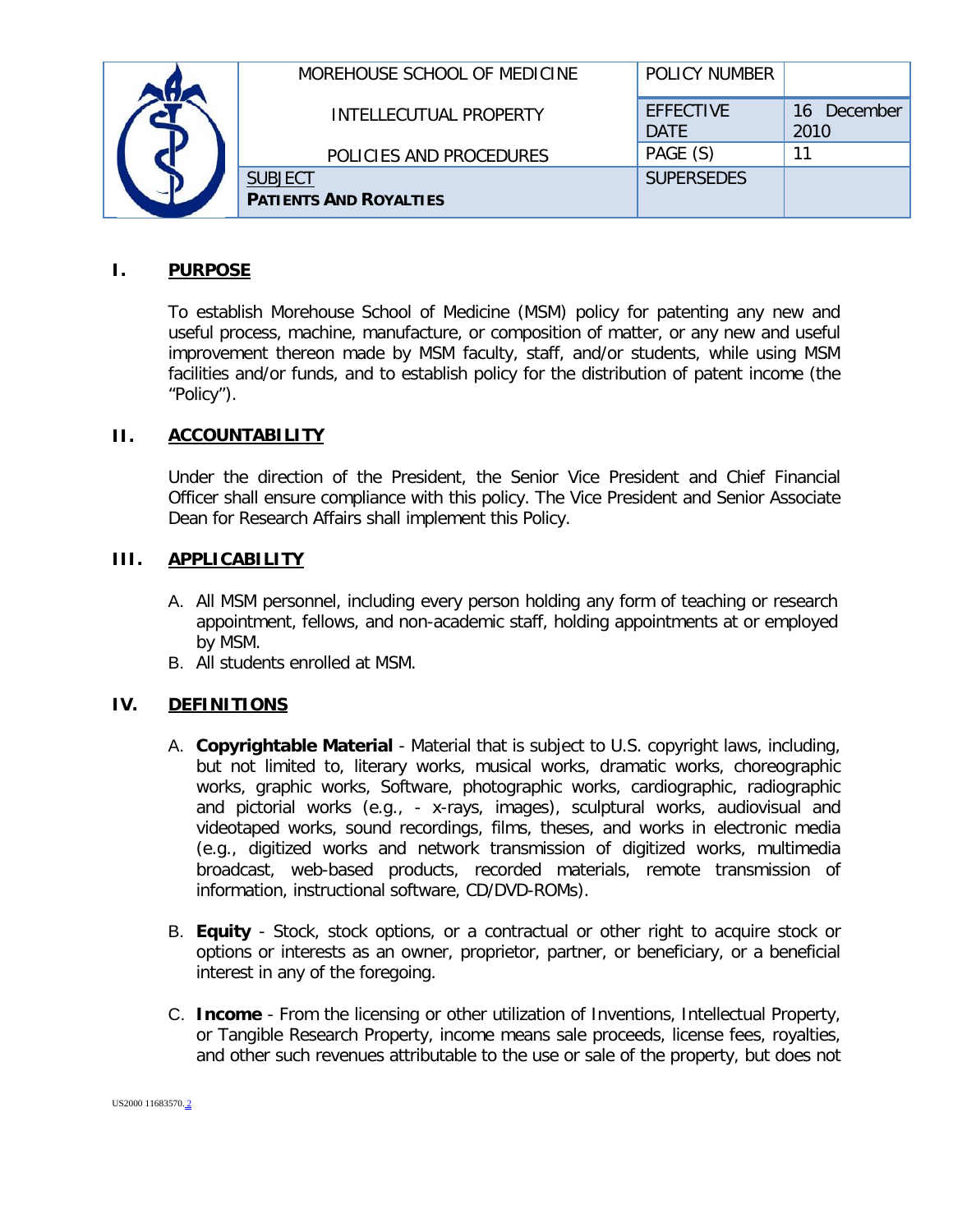include revenues explicitly earmarked in the license or distribution agreement to reimburse patent, development or other costs incurred by MSM, to fund future research or other activity, or to compensate MSM for providing training or other benefits other than the property or property rights themselves.

- D. **Intellectual Property** includes, but is not limited to, Inventions (whether patentable or not), patents, patent applications, Copyrightable Material, Trademarks, service marks, domain names, Trade Secrets, trade dress rights, formulas, designs, Software, programming code, New Media, intangible rights in machines, compositions of matter and devices, techniques, processes, procedures, systems, or formulations.
- E. **Invention**  Any discovery of a subject matter that is humanly made, whether patentable or not, including any new and useful process, machine, manufacture or composition of matter, or any new and useful improvement thereon. Examples of Inventions include but are not limited to new and improved devices, systems, circuits, and compounds; novel biological materials such as proteins, genes, DNA constructs, cell lines and transgenic animals, diagnostics, immunoassays, and therapeutics; new uses of known articles or substances; new methods of producing or manufacturing any articles or substances; algorithms; Software; and any other Tangible Research Property.
- F. **Inventor** Any individual as referenced in Article III above who makes or develops any. Invention. An Inventor is further defined as an individual who has provided critical intellectual contribution that in its absence would not have resulted in the particular Intellectual Property. An author of a manuscript that describes the Invention may or may not appear as an Inventor, as determined by the Intellectual Property Committee in consultation with the MSM Office of General Counsel.
- G. **Invention Developed With MSM Support** Any Invention made or developed upon the time of and while in the pay of; or during appointment by or enrollment as a student; in the laboratory of or with space, facilities, materials, or other resources of MSM (including resources provided in-kind by outside sources); or through use of direct or indirect financial support from MSM, including funding from any outside sources awarded to or administered by MSM.
- H. **Net Income** The Income received by the MSM in each fiscal year from the licensing or other utilization of any Invention, Intellectual Property, or Tangible Research Property owned in whole or in part by it after deduction of all unreimbursed costs reasonably attributable to protecting such Intellectual Property and making it available to the public. These deductions shall include any expense of patent prosecution and interference, copyright registration, litigation, marketing, licensing, acquisition of related rights or permissions needed to license or utilize the Invention, and the like incurred prior to the end of such fiscal year.
- I. **New Media** means digital or electronic media, including but not limited to software, video/audio tapes, CD-ROM, DVD-ROM, Internet-based media, and other multimedia materials that are used for the purpose of education or the dissemination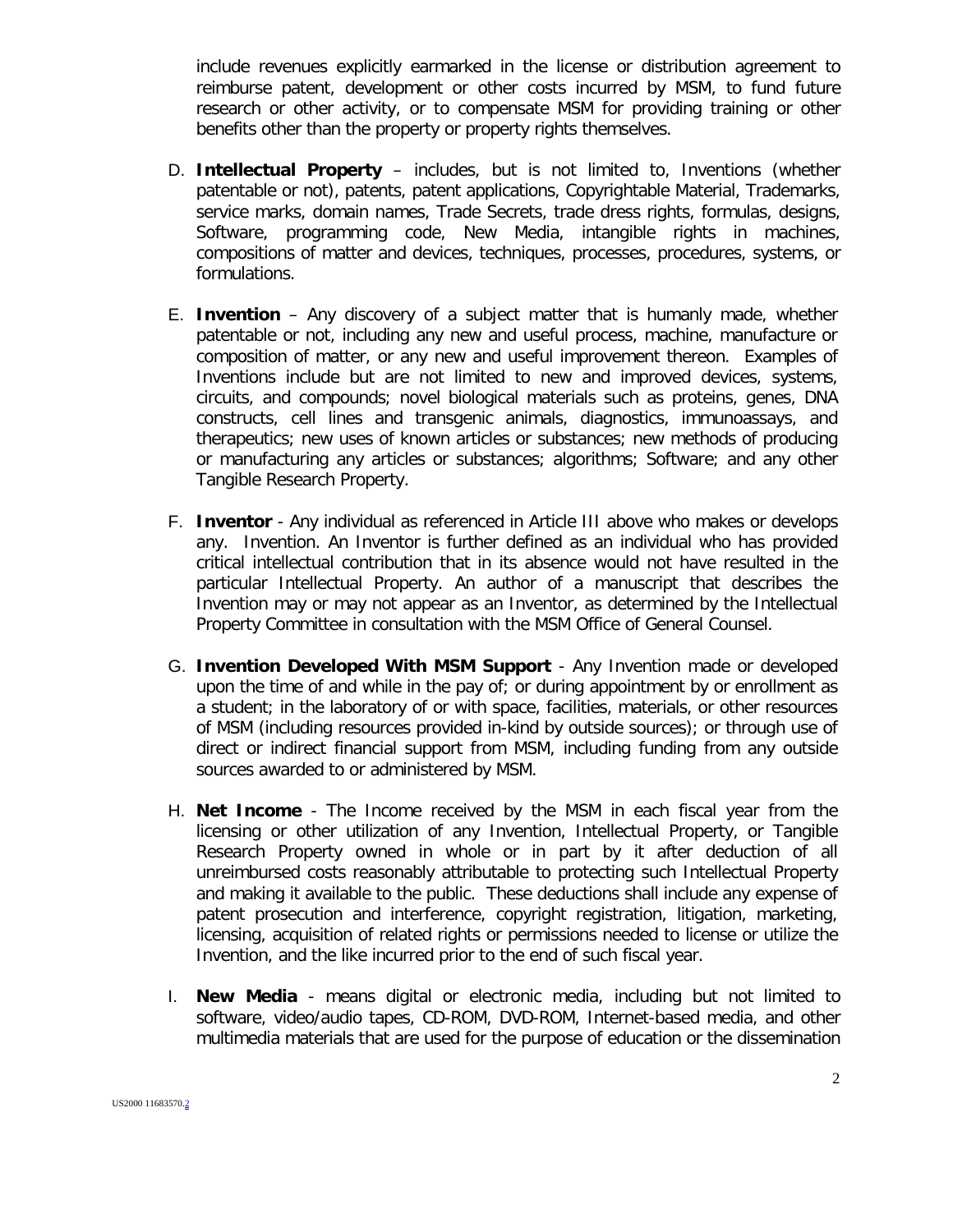of knowledge, but does not include technology that may be embodied in the New Media.

- J. **Patent -** A patent is an intellectual property right granted by the Government of the United States of America to an inventor "to exclude others from making, using, offering for sale, or selling the invention throughout the United States or importing the invention into the United States" for a limited time in exchange for public disclosure of the invention when the patent is granted. The term of a new patent is 20 years from the date on which the application for the patent was filed in the United States or, in special cases, from the date an earlier related application was filed, subject to the payment of maintenance fees. US patent grants are effective only within the US, US territories, and US possessions.
- K. **Patent Management Organization** A corporation or foundation which may be designated by MSM from time to time as MSM's agent in the handling of certain patent matters.
- L. **Servicemark** is the same as a trademark, except that it identifies and distinguishes the source of a service rather than a product. The terms "trademark" and "mark" are commonly used to refer to both trademarks and servicemarks.
- M. **Software**  All computer-readable, computer-based, or computer-related materials as determined in the broadest sense, including but not limited to computer programs, user's manuals and other accompanying explanatory materials or documentation, mask works, firmware and computerized databases. "Software" includes, for example, micro code, subroutines, operating systems, high-level languages, and application programs in whatever form expressed (e.g., machine or assembly language, source or object code) or embodied (e.g., chip architecture, ROM, disk or tape storage, program listing). While some materials defined here as Software may not be covered by United States copyright laws (mask works, for example, are protected separately under the Semi-Conductor Chip Protection Act), any and all Software is treated as Copyrightable Material for purposes of MSM's Copyrights and Royalties Policy (the "Copyrights Policy"); in many cases, however, Software will constitute or embody Inventions as well as Copyrightable Material and shall be subject to this Policy as well as the Copyrights Policy. The Intellectual Policy Committee shall have the sole authority to clarify, modify, or define this term at its discretion from time to time.
- N. **Tangible Research Property**  means biological materials, Software, and any other tangible results of research conducted at MSM.
- O. **Trademark** means any word, phrase, logo, design, or other symbol used to identify and distinguish the source of goods or services of one party from those of others. As used here, the term includes any trademark, service mark, trade name, or trade dress.
- P. **Trade Secret** means any scientific or technical information, know-how, design, process, formula, listing, or other information of MSM that is kept reasonably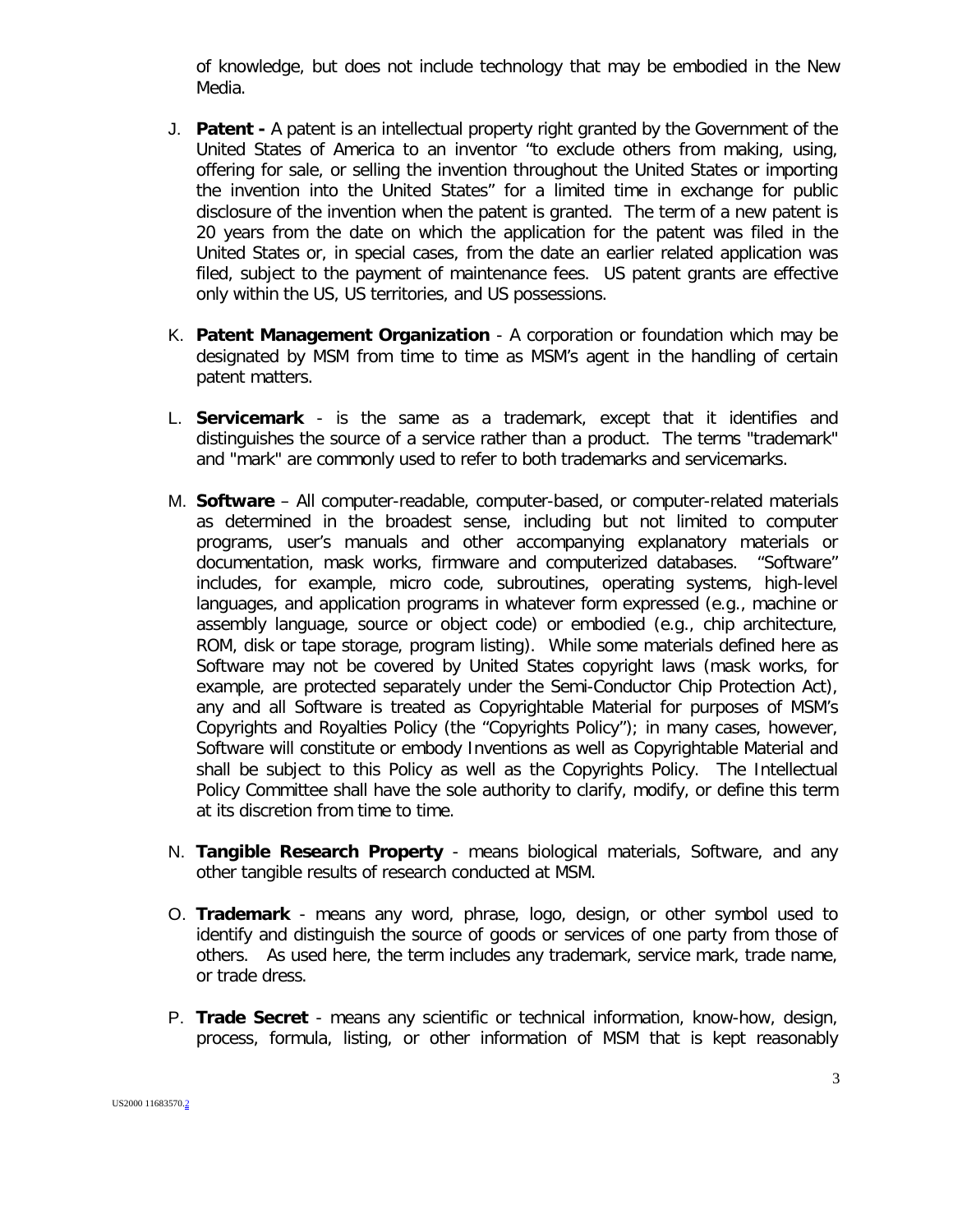confidential and that has economic value. A Trade Secret may, but need not, be patentable or copyrightable.

## **V. POLICY**

- A. Requirements:
	- 1. MSM is committed to fostering research, educational and technical endeavors related to the advancement of scientific knowledge and to the publication and the use of the results of such research. While such research activities performed with the facilities and/or funds of MSM by faculty, staff and students are not intended to be profit making, MSM recognizes that some activities may lead to Inventions which should be patented for one or more of the following reasons:
		- a. to protect the public interest;
		- b. to comply with the requirements of research grants, awards, and contracts for research;
		- c. to comply with the requirements agreed upon by MSM and non-research entities;
		- d. to promote the development of useful apparatus and processes which would not be developed without patent protection;
		- e. to encourage the making and development of Inventions and assure adequate rewards as incentive for Inventors; and
		- f. to support facilities and programs at MSM for research, education, and advance technology by means of income derived from royalties.
	- 2. This Policy is intended to be consistent with these principles and philosophy and with the purposes of MSM. It is intended to encourage patenting of potentially valuable Inventions made by members of the MSM community while using MSM facilities, resources, and/or funds. Inventors shall take all steps necessary to make this Policy effective, including executing all necessary or desirable agreements, applications, assignments, or other documents if requested or required by MSM. A failure by an Inventor to execute such a document shall not in any way affect the applicability of this Policy.
	- 3. Nature of Inventions; Protection and Licensing

Inventions that are "new," "non-obvious," and "useful" may be protected under the patent laws of the United States and other countries. To obtain a patent, the inventor – or, in some countries, the institution that owns the invention – must promptly file a patent application describing the invention in each country where patent protection is desired.

Many Inventions, including but not limited to biological materials and Software, are protectable under other legal doctrines even if they are not patentable. When Inventions are likely to be useful to the public, MSM may be able to license, sell, or otherwise utilize them to selected companies to develop them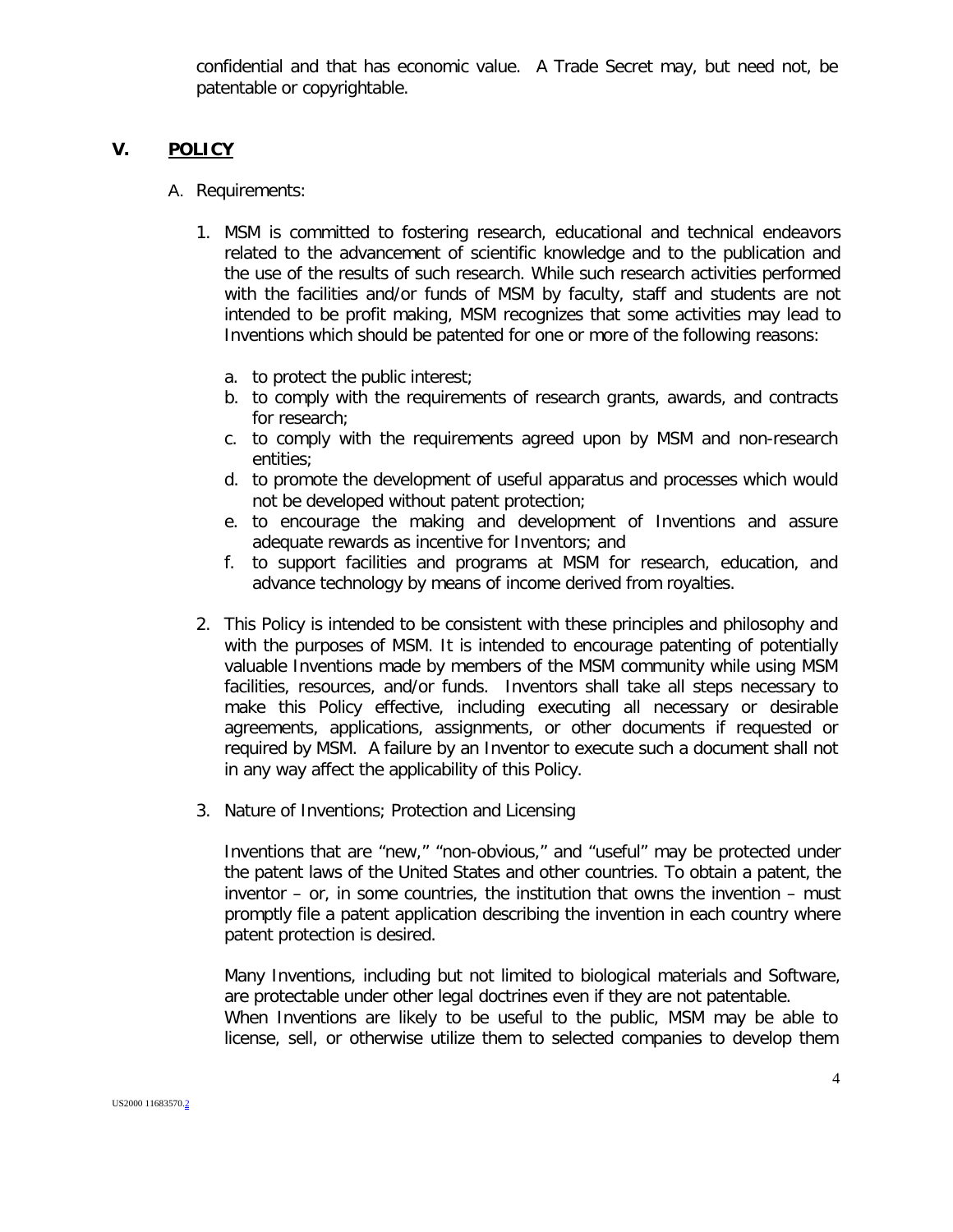into products and market them to others, in exchange for royalties and other benefits to MSM and its Inventors.

- 4. Ownership of Inventions
	- a. A condition of appointment or continued employment by or enrollment in MSM is the agreement to assign to MSM in accordance with this Policy all Inventions Developed with MSM Support, or otherwise subject to MSM ownership pursuant to this Policy. Notebooks, electronic files, and other documents pertaining to research activities and all data (including written and computerized material and photographs, etc.) leading to an Invention must be maintained by the Principal Investigator and copies made available to MSM.
	- b. Rights in Inventions and Patents
		- a. Inventions and patents not owned by MSM or a third party, as provided below, may be owned by their Inventors (as defined by U.S. patent law). If no part of an Invention is owned by MSM, the Inventor shall be free to take any actions on his or her own initiative and at his or her own expense, and to keep all royalties and other proceeds. Before beginning to patent or commercialize any Invention, the Inventor must first have met the disclosure requirements of this Policy and received notice from MSM that it does not claim ownership in the Invention.
		- b. Inventions that are subject to any grant, contract, or other arrangement with a third party, such as the federal government, a foundation, or a corporate research sponsor ("Sponsored Inventions"), will be owned as agreed upon in that arrangement.
		- c. Subject to Sections A,4,b(1) and (2) above of this Article V, MSM shall own all Inventions, and patents claiming them, in the following categories:
			- (a) Inventions conceived or reduced to practice by one or more Inventors in performing activities that either:
				- (i.) received direct or indirect financial support from MSM, including funding from any outside sources awarded to or administered by MSM;
				- (ii.) made substantial use of any space, facilities, materials, or other resources of MSM including resources provided in-kind by outside sources (use of office space and word processors alone shall not be considered "substantial use" for purposes of this Subsection); or
				- (iii.) are otherwise an Invention Developed with MSM Support, as defined under this Policy.
			- (b) Inventions conceived or reduced to practice by one or more Inventors that are not Sponsored Inventions, or that are not subject to MSM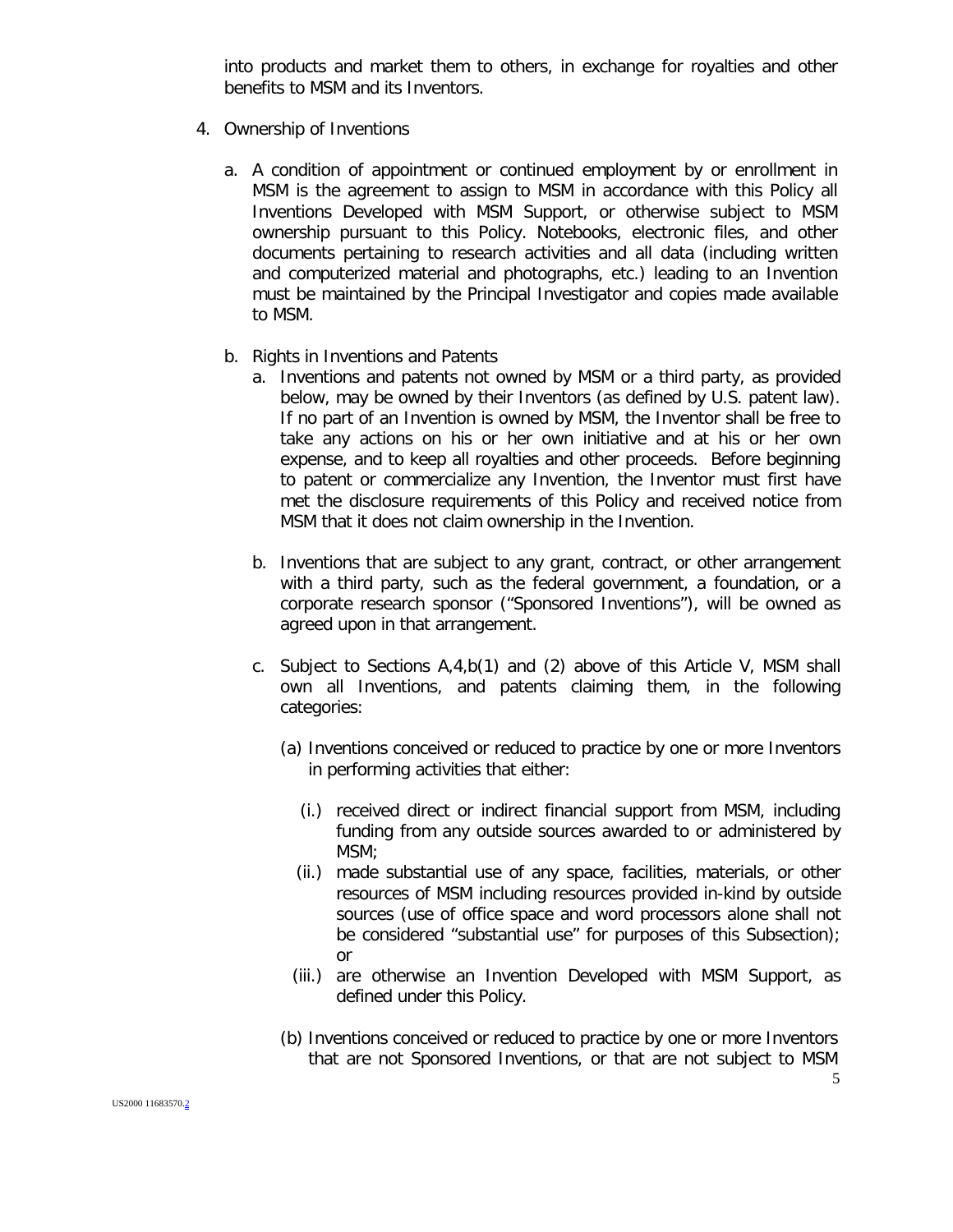ownership pursuant to Section A, 4, b(3)(a) above of this Article V, but that arise out of or relate to the administrative, clinical, research, educational or other activities of the Inventor at MSM.

- d. The Intellectual Property Committee shall be responsible for considering disputes regarding ownership of Inventions and patents, including whether a particular Invention is related to the Inventor's activities at MSM, and shall make recommendations to the Senior Associate Dean for Research Affairs, who will make the final determination in consultation with the MSM Office of General Counsel.
- 5. Administration of Patents and other Intellectual Property
	- a. The Office for Sponsor Research Administration ("OSRA") shall be responsible for providing information and assistance on patent matters to Inventors, and for managing the patenting, licensing, and other use of Inventions under this policy after consultation with the Inventors.
- 6. Disclosure Responsibilities of Inventors
	- a. Each and every Inventor shall promptly disclose to OSRA as described under Article VI, "PROCEDURE" all Inventions in order that such Inventions may be evaluated as to patentability and commercial and scientific utility so that timely decisions can be made regarding the filing of patent applications and/or other protections existing under international, federal, or state laws. Any Inventor who makes an Invention shall disclose it under the following conditions (which may overlap). Note that under some circumstances this Policy requires disclosure of Inventions that may not be owned by MSM.
	- b. In the case of any Invention that an Inventor believes is not owned by MSM, if the Inventor wishes to make or permit use of such Invention for commercial purposes or private gain, he or she must first disclose the Invention in accordance with Article VI, PROCEDURE of this Policy.
	- c. In the case of Inventions that are owned by MSM under this Policy
		- (1) If the Invention is or may be patentable or otherwise protectable under statutory rights existing under international, federal, or state laws, the Inventor shall disclose it to OSRA.
		- (2) If the Invention is owned by MSM but is not included in category (i) above, the Inventor shall disclose it to OSRA if he or she desires to have MSM commercialize it or believes it is likely to have some commercial value.
	- d. If an Invention, whether patentable or not, is subject to any grant, contract, or other arrangement between MSM and a third party, the Inventor shall disclose it as necessary to carry out the terms of that arrangement.
	- e. An **Intellectual Property Disclosure Form** will be filed in accordance with the provisions set forth below under PROCEDURE. Such Intellectual Property Disclosure Form shall be completed and filed by the applicant/Inventor and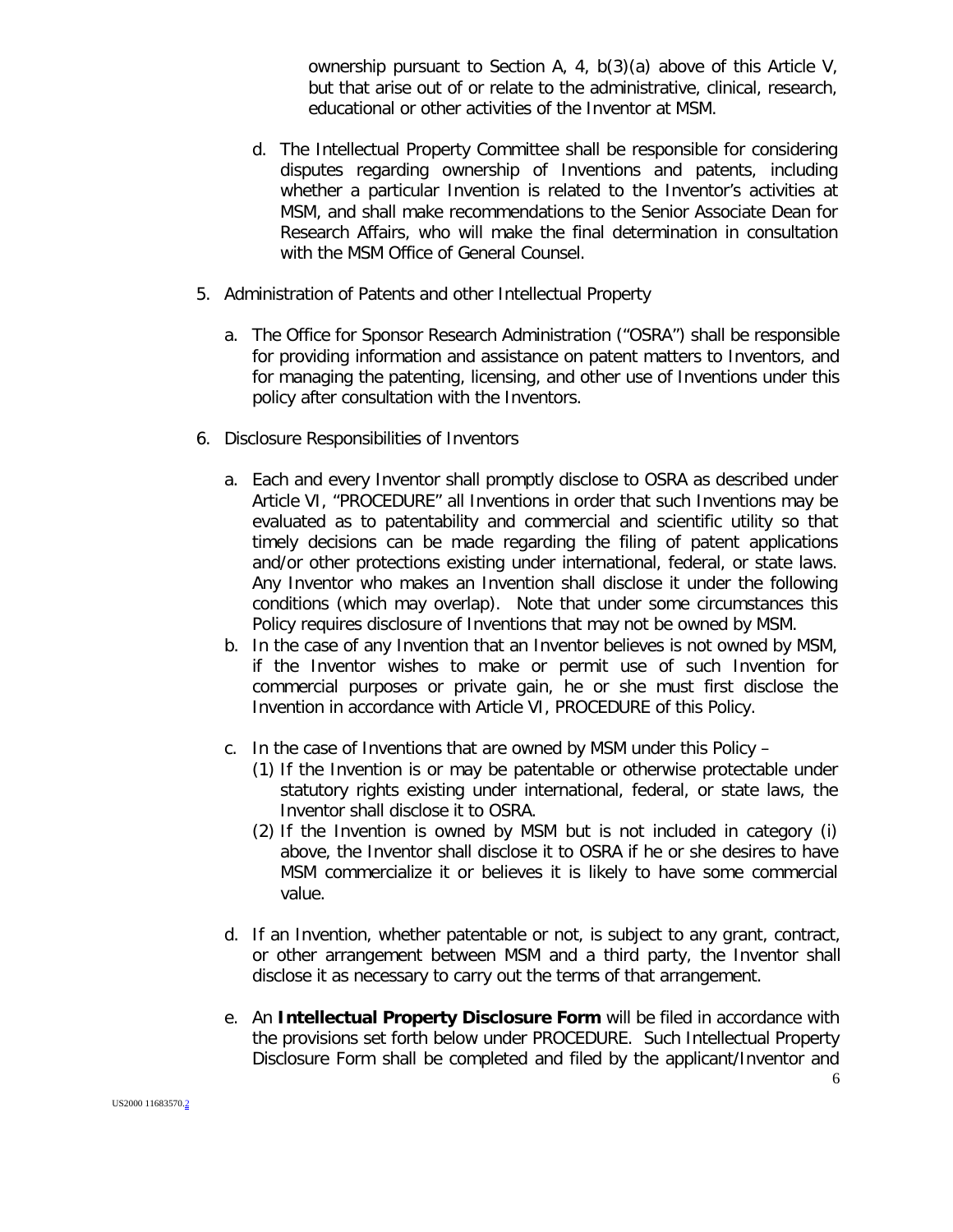reviewed by the Intellectual Property Committee in accordance with this Policy before any provisional or full patent application is filed. In completing the Intellectual Property Disclosure Form, the applicant/Inventor will indicate the novelty of the potential Invention, and any and all obligations or collaborations made by the Inventor(s) that may have directly or indirectly led to the invention, including the intellectual contribution (percentage) made by the Inventors (i.e., % inventorship).

- 7. Inventions made Jointly with Outside Inventors
	- a. Where an invention covered by this Policy has been developed jointly with individuals not covered by this Policy, the terms of any contractual agreement previously entered into by MSM with the non-MSM inventors will govern. If no agreement exists or the terms of the existing agreement are not complete, an agreement regarding patent rights and obligations, at MSM's discretion, shall be negotiated with the co-inventor(s)'s or the appropriate institution or corporation by the Associate Dean for Sponsored Research Administration.
- 8. Compliance with Contractual Patent Restrictions
	- a. All Inventions or disclosures thereof resulting from research performed under grants or contracts entered into by MSM with specific patent restrictions shall be subject in the first instance to the restrictions, but, even when governed by contract or grant, all Inventions must be submitted for review and evaluation as provided in Section A, 6, e above of this Article V.
- 9. Distribution of Royalty Income
	- a. A portion of royalty income shall be paid to the Inventor(s) according to the schedule set forth in Section C, 1 of Article VI below.
	- b. In the event of more than one Inventor, the distribution of royalty income among such Inventors shall be determined in accordance with Section C, 3 of Article VI below.

#### **VI. PROCEDURES**

- A. Disclosure of Inventions
	- 1. Inventors shall submit a full disclosure of any Invention to OSRA using the Intellectual Property Disclosure Form.
		- a. Intellectual Property ORD is responsible for all Technology Transfer/Intellectual Property related issues. Any questions or concerns elated to such issues should be directed to this office. **It is extremely important that Intellectual Property not be presented, discussed, published, or disclosed prior to completing and filing an Intellectual Property Disclosure Form and receiving a written determination**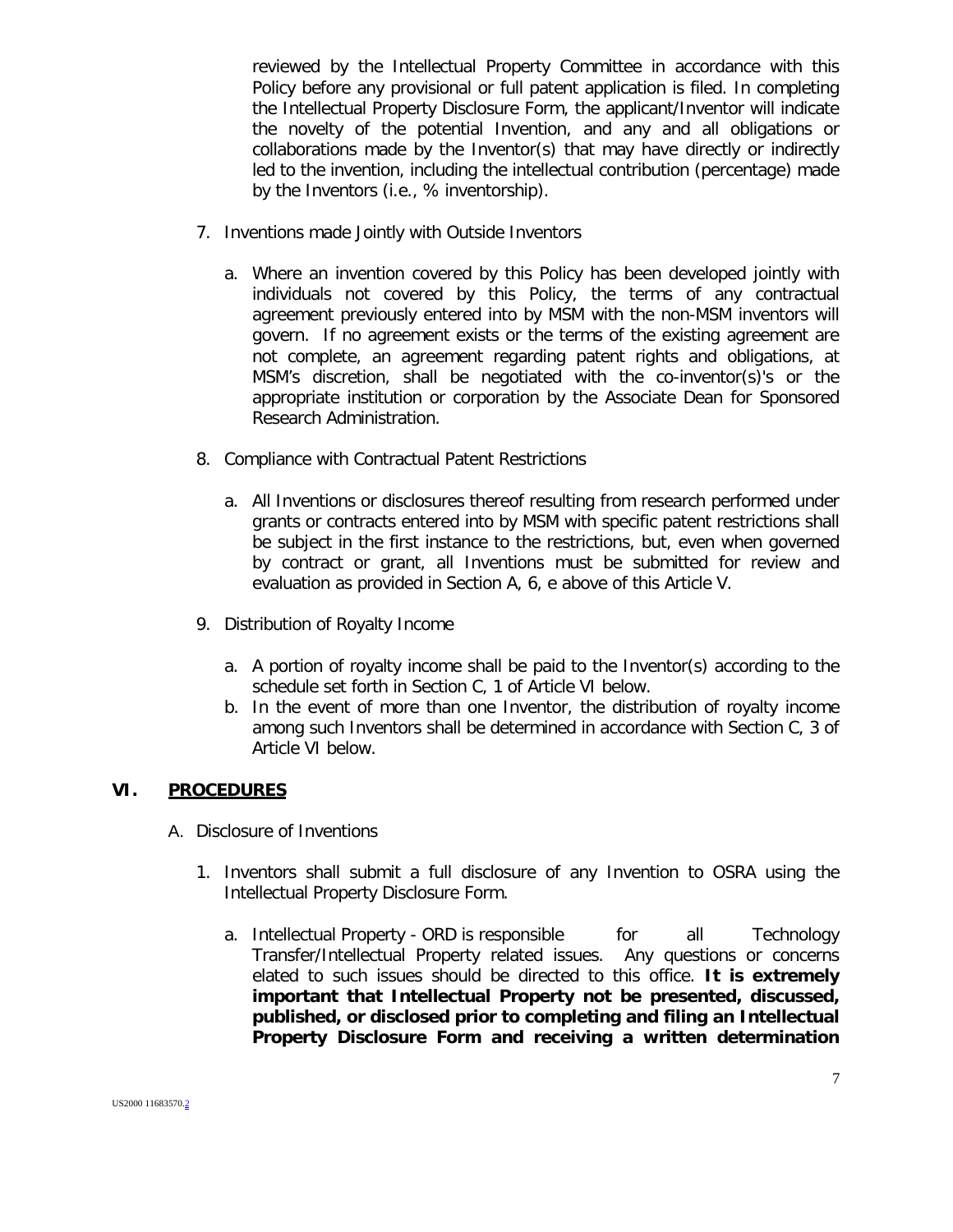**from the Intellectual Property Committee indicating its intentions regarding the subject Intellectual Property.**

- b. Process for Submitting Invention Disclosure
	- Obtain, complete and return Intellectual Property Disclosure Form from the OSRA.
	- OSRA will forward the completed Intellectual Property Disclosure Form to the Intellectual Property Committee for review. The review process takes up to 30 days.
	- If the Intellectual Property Committee does not have proper representation for evaluating a given technology being disclosed, an ad hoc committee member with appropriate qualifications will be brought in for the review and will be required to submit confidentiality agreement substantially in the form of Exhibit II.
	- Once the Intellectual Property Committee reviews the disclosure, it will make a decision as to whether the disclosure should be submitted to the MSM Office of General Counsel based on its potential or returned to OSRA with reviewer's comments.
	- Requester will be notified in writing of the decision.
- 2. Disclosures by Inventors to OSRA must be made as early as possible in the development of an Invention.
- 3. When any question exists as to whether an Invention is covered by this Policy, the Invention must be disclosed through the disclosure mechanism described above, with a request for a determination of whether the Invention is covered. In cases where an Inventor seeks to establish that an Invention is not covered by this Policy, the burden of proof shall be with the Inventor. The final determination shall be made in accordance with Section A,4,b,(4) of Article V above.
- 4. Prior to an Inventor initiating any negotiations with outside companies with regard to further support or licensing of an Invention, an Intellectual Property Disclosure Form must be completed and submitted in accordance with the procedures outlined above and a determination made by the Intellectual Property Committee in support of such negotiations. This process shall be strictly adhered to even if the Inventor seeks additional support to complete the Invention or to enter into a collaborative arrangement to complete the Invention. This process is imperative in order to ensure confidentiality of the Invention or potential Invention.
- 5. A **Confidentiality Agreement** must be completed and submitted to ORD when MSM or the applicant/Inventor wishes to have an Invention externally evaluated for commercial purposes or to gather expertise about the proposed Invention from an external expert.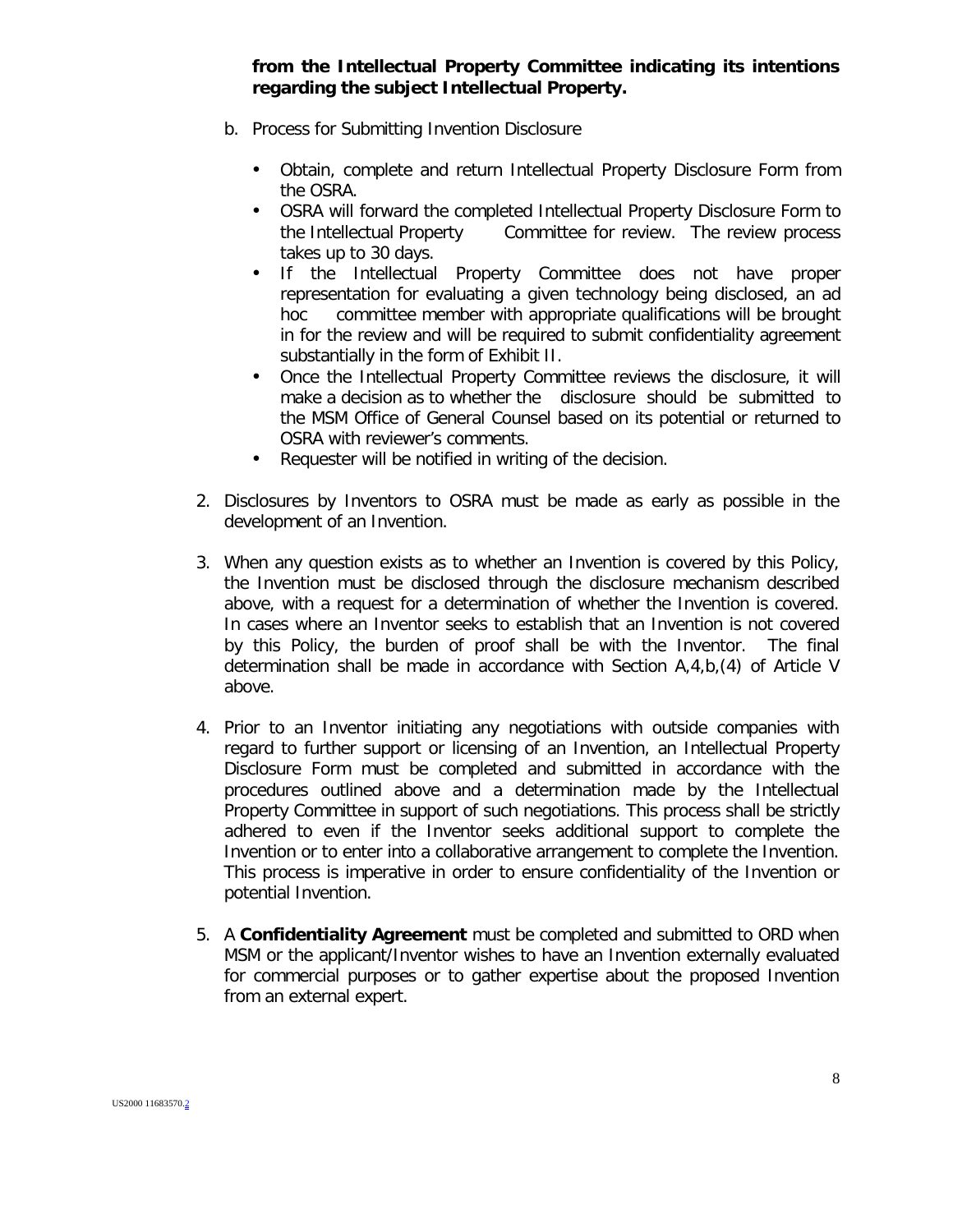- B. Patent/Intellectual Property Protocol
	- 1. Once the Invention disclosure has been made to the ORD in accordance with the foregoing process, ORD shall promptly submit the disclosure to the Intellectual Property Committee for review. Upon a disclosure containing sufficient technical information to permit an effective patent study or other determination, and upon completion of such determination in accordance with the foregoing process, ORD shall notify the Inventor in writing of MSM's intentions regarding the Invention (for example, whether to seek a full or provisional patent and/or other statutory protections under international, federal, or state law).
	- 2. Options Available to MSM. MSM may, after consultation with the inventor:
		- a. undertake the filing of patent prosecution within 30 days, development, and marketing of the Invention and shall bear all related costs;
		- b. seek support for the costs of patent prosecution through a licensing or other agreement;
		- c. cause the Invention to be assigned to a Patent Management Organization. The domestic or foreign patent rights, or both, may be assigned to a Patent Management Organization;
		- d. take other actions as it deems appropriate in its discretions, such as promoting, selling, and/or licensing the Invention to make it available to the public;
		- e. release to the Inventor all rights to the invention unless such rights revert to the sponsor of the program or the Federal Government; or if, for any reason, MSM is unwilling or unable to take appropriate steps to commercialize the Invention within 18 months following disclosure, offer to release the Invention to the Inventor(s), as in Section B, 2, e above of this Article VI, under conditions acceptable to both parties.
	- 3. Continuing Option
		- a. Notwithstanding any previous decision to support an Invention, MSM, at its discretion, may at any time elect to release all rights to the Invention to the Inventor, as in Section B, 2, e above of this Article VI. If ownership in the Invention is relinquished, MSM is deemed to have at least a royalty-free nontransferable license for research, clinical, and educational purposes within MSM unless the parties agree otherwise.
- C. Distribution of Invention Related Income
	- 1. Formula for Distribution of Annual Net Income
		- a. 60% of the net patent income and/or milestones to the Inventor(s); and
		- b. 40% of the net patent income and/or milestone to the Institution. The Institution's distribution shall be divided:
			- i. 50% to the Office of the Dean; which shall be distributed at the discretion of the Dean to support the research infrastructure; and
			- ii. 50% to the Research Development to help defray the cost of administrating Intellectual Property related activities (i.e., provisional patents, full patens, legal services, marketing, etc.).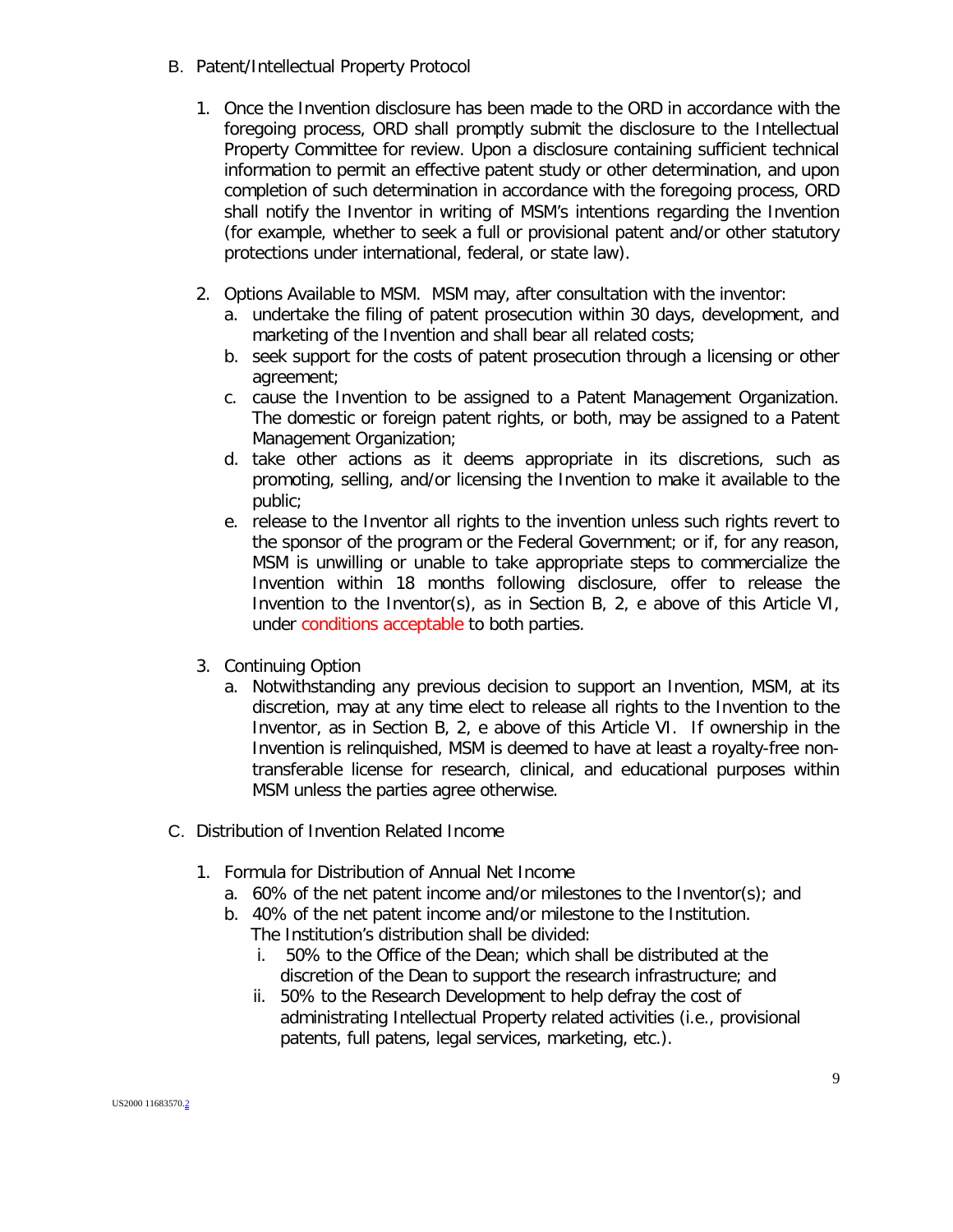- 2. Income from Other Research Results, Trademarks, Trade Secrets, and Other Intellectual Property. Income from the use of the name MSM shall belong to MSM and shall not be distributed to individuals. Otherwise, in the case of Trademarks, Trade Secrets, Tangible Research Property, or other research results or Intellectual Property that are not covered by Section C, 1 of this Article VI, any Net Income received by MSM shall belong to MSM and shall be distributed or not distributed as determined by the Intellectual Property Committee.
- 3. Determination of Shares among Multiple Inventors. If the Intellectual Property Committee determines that more than one Inventor was involved in the creation of an Invention, the Inventor's share of Income shall be divided among the multiple Inventors as determined by the Senior Associate Dean for Research Affairs. If requested by any Inventor, the determination of the Senior Associate Dean for Research Affairs will be reviewed by the Intellectual Property Committee.
- 4. Departure from MSM. Should any or all of the Inventors leave MSM, the allocation and payment of Income shall remain the same as if the Inventors were still at MSM, unless otherwise approved by the Intellectual Property Committee. In the event of the death of an individual entitled to receive a share of Income, his or her share shall inure to his or her estate.
- D. Exceptions to Income Distribution Rules
	- 1. Grant-Related Conditions. Income generated under grants from federal agencies and some other sources may be subject to conditions in the grant or grantrelated regulations, which must be complied with before any Income can be distributed. For example, in some cases license income produced under a grant must be applied against the amount of the grant. Inventors are encouraged to consult with ORD to be sure they are aware of any applicable conditions.
	- 2. Anticipated Expenses. If MSM anticipates incurring unreimbursable expenses in connection with any Invention (such applicable costs to be determined by the Intellectual Property Committee and may include costs of patent prosecution or litigation, or other expenses of a type that are deductible from Income under the definition of Annual Net Income), it may hold in reserve all or a portion of any Income derived from such Invention to the extent deemed necessary by the Intellectual Property Committee to cover such anticipated expenses. In such a case, the relevant Principal Investigator or Inventor will be notified of the amount being held in reserve and the reasons for holding it in such manner.
	- 3. Waivers. Any Inventor or other party entitled to receive any share of Income under this Policy may waive that share with the approval of the Senior Associate Dean for Research Affairs or Intellectual Property Committee or in accordance with guidelines established by the Intellectual Property Committee.